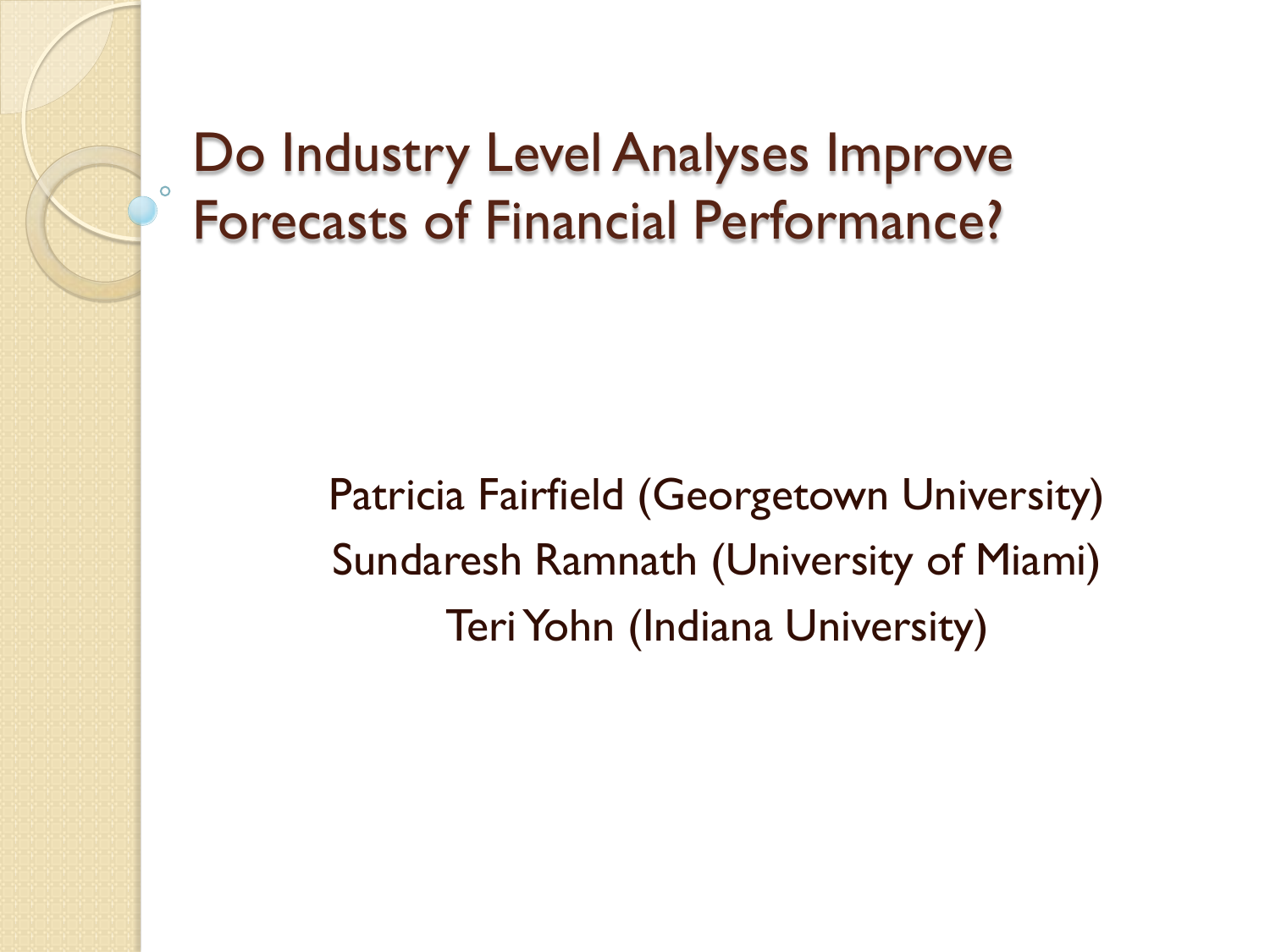

#### **Motivation**

- Mean reversion in firm performance well documented
	- e.g., Freeman, Ohlson & Penman (1982)
- Deviations from benchmark temporary
- Simple specification

 $Performance_t = \alpha + \beta * Performance_{t-1}$ 

 $0 < \beta < 1$   $\longrightarrow$  partial mean reversion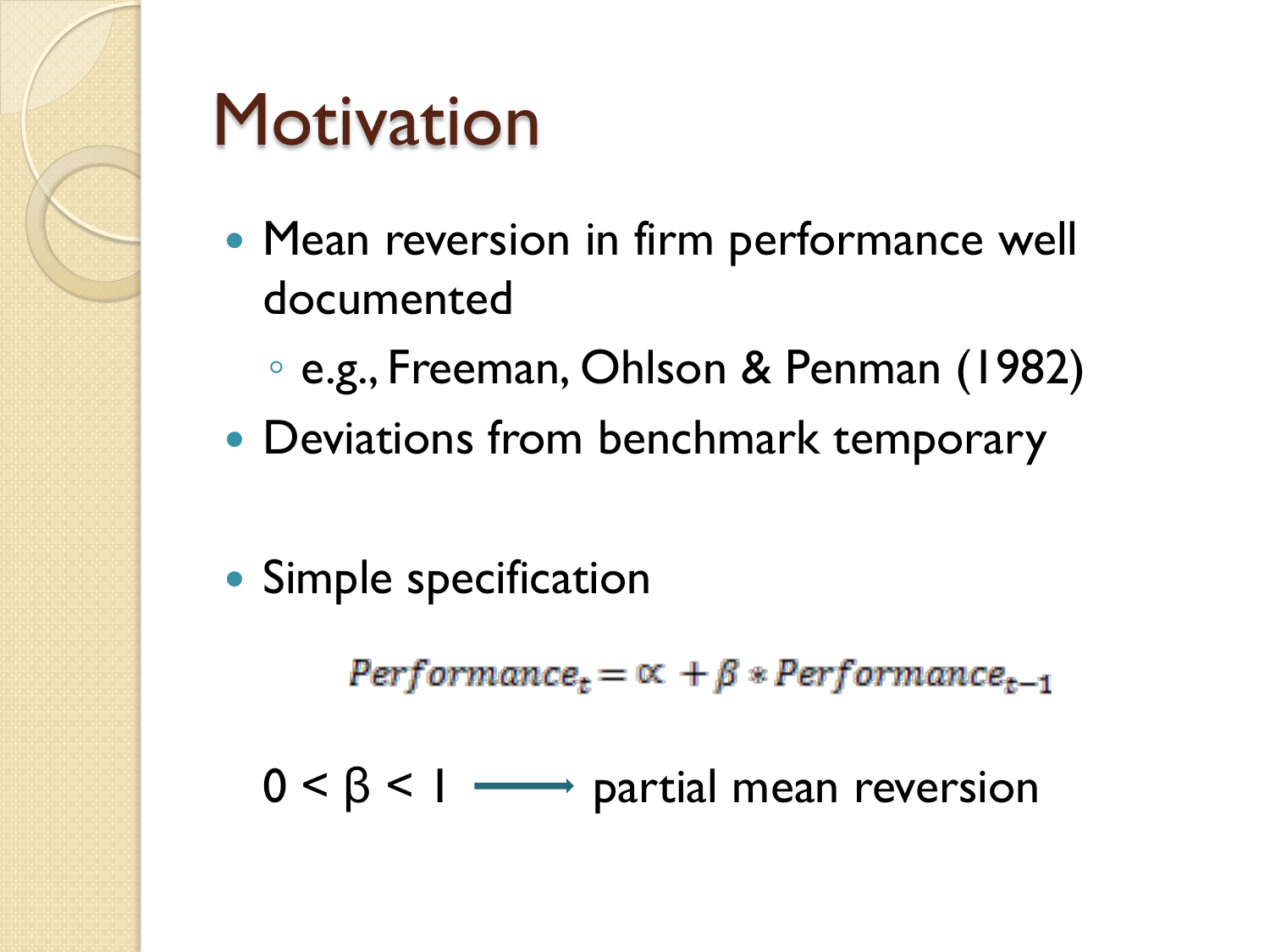

#### **Motivation**

- Mean reversion in firm performance helps predict future performance
- Fama and French (2000) advocate that "analysts should exploit the mean reversion in profitability"
- Studies demonstrate that exploiting mean reversion improves profitability forecasts (e.g., Fairfield and Yohn 2001)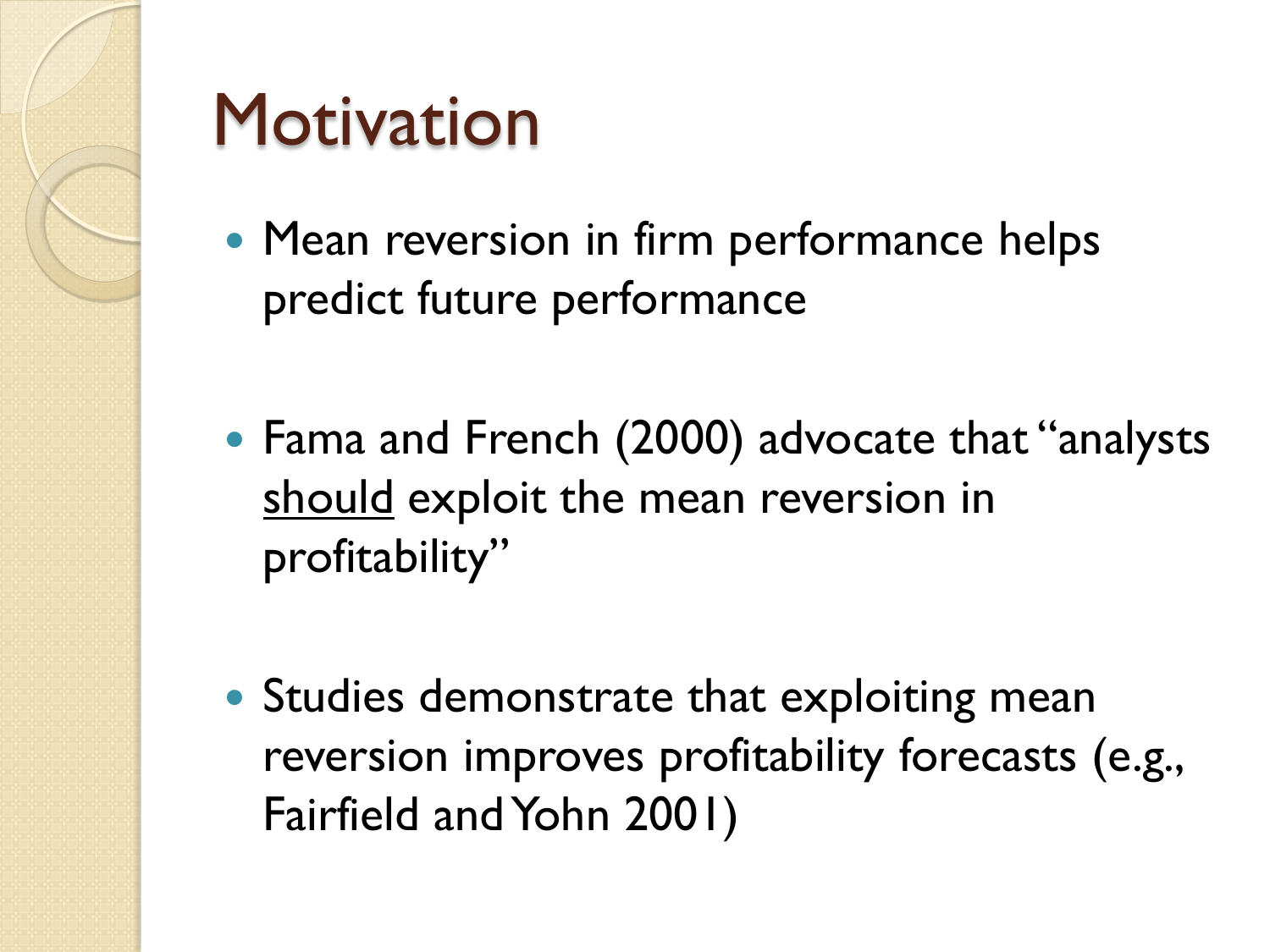

#### **Motivation**

- But extant evidence based on "pooled" models of mean reversion
- Implicitly assumes that benchmark to which performance mean reverts is common across firms
- Rate of mean reversion assumed constant across firms
- We relax these assumptions
	- Allow benchmark and rate of reversion to vary by industry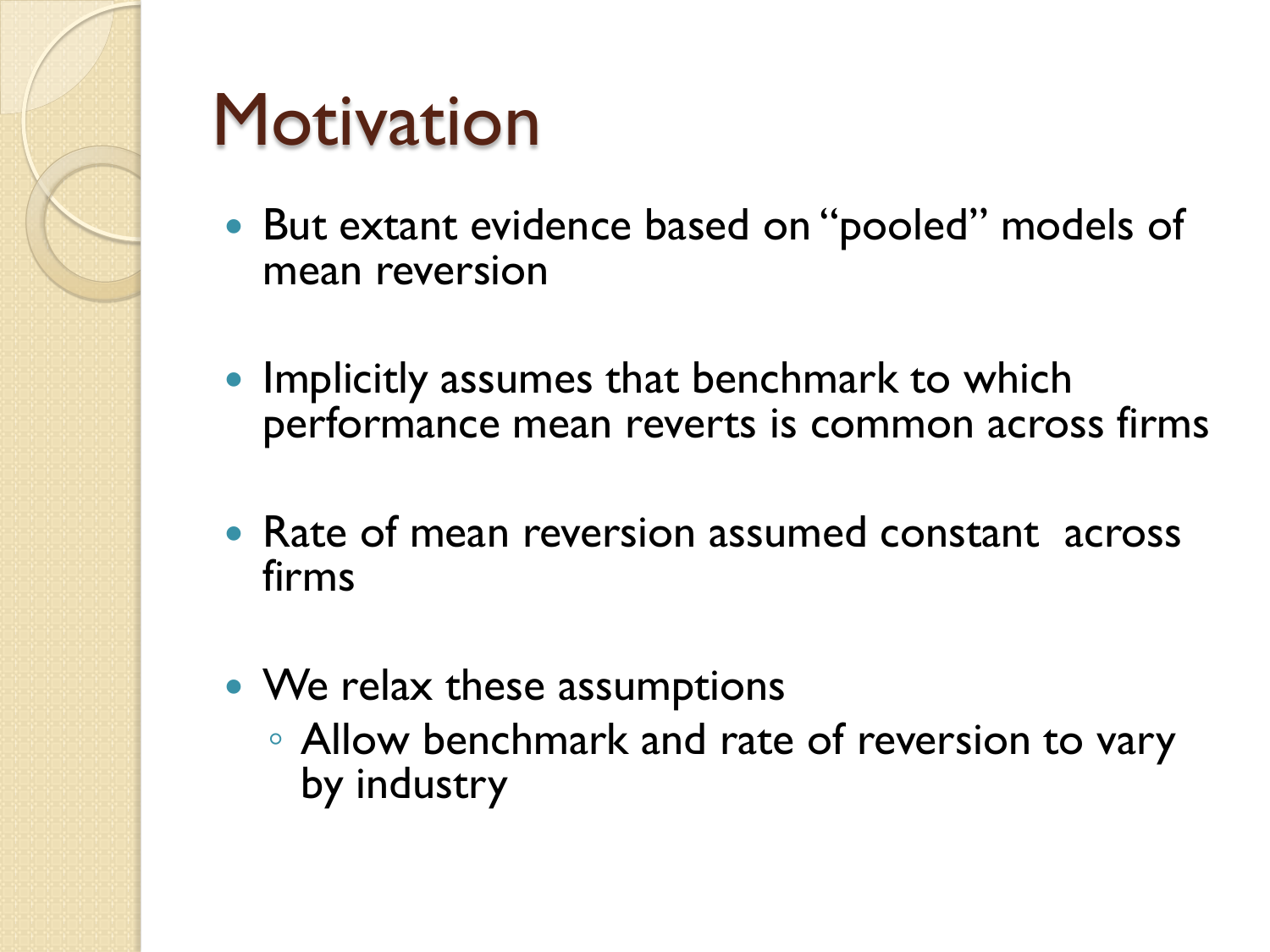#### **Method**

- Compare accuracy of out-of-sample forecasts
	- mean reverting models estimated at the pooled, economy-wide (E-W) level

(hold benchmark and rate of reversion constant)

- mean-reverting models estimated by industry (I-S) (let benchmark and rate of reversion vary by industry)
- Two measures of profitability (ROE, RNOA)
- Three measures of growth (Sales, Book Value, NOA)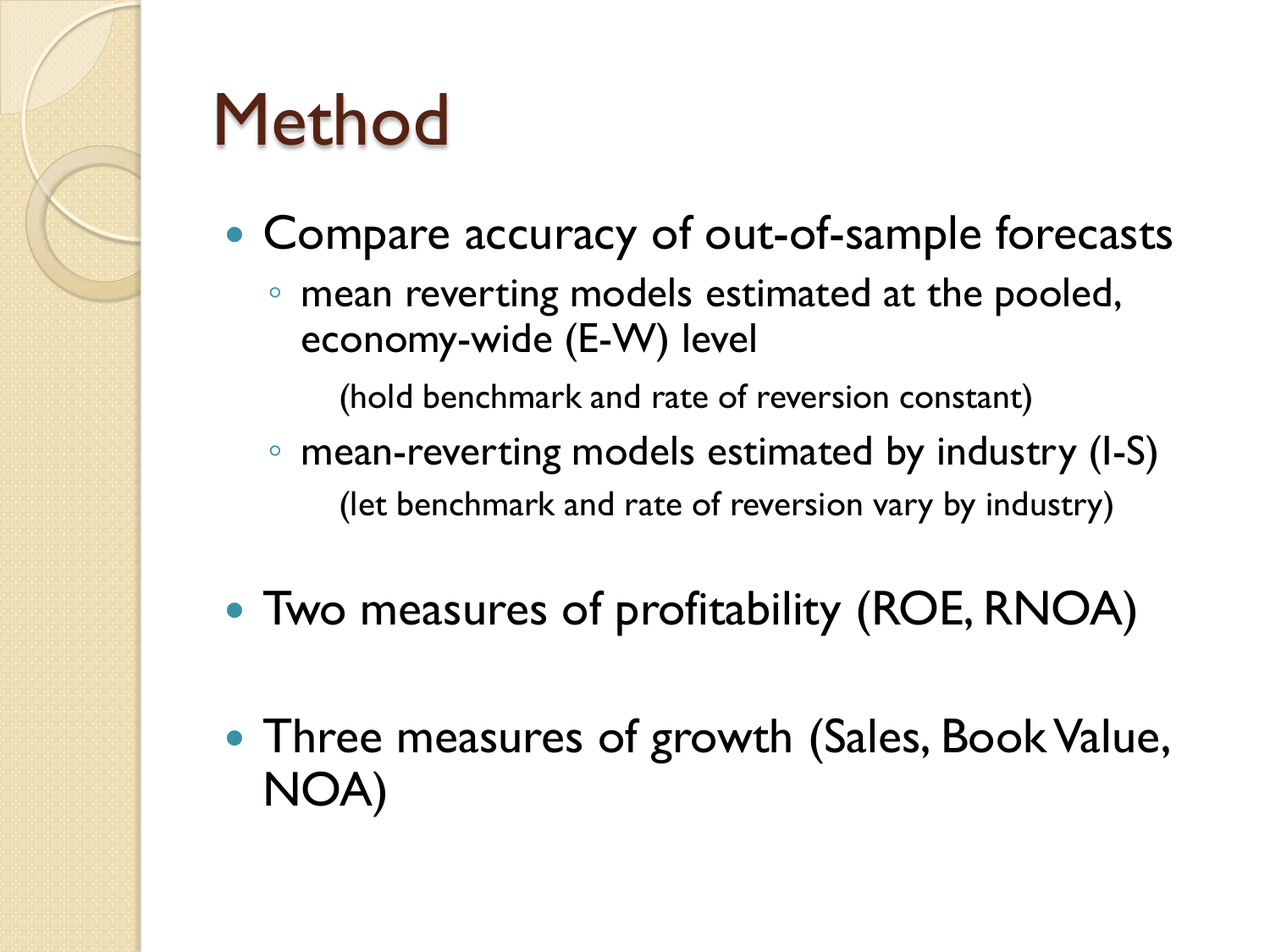- Why should industry-specific (I-S) models produce better forecasts?
- Benchmark may differ across industries
	- Industry characteristics
		- e.g., Barriers to entry, competition
			- Industry concentration and firm profitability positively related (Bain 1951, Mann 1966)
			- Firms in industries with higher risk more profitable (Fama and French 2000)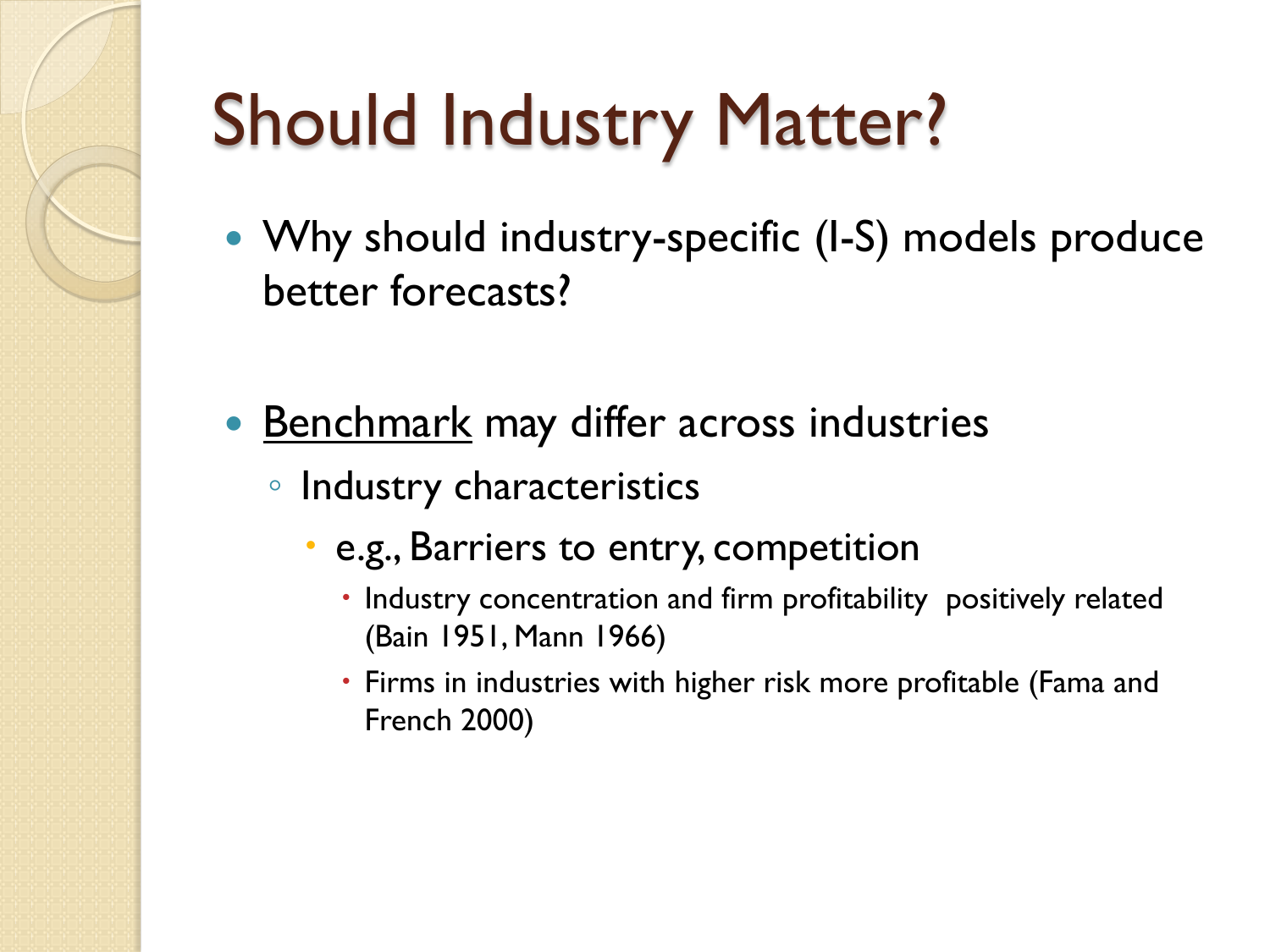- Why should industry-specific (I-S) models produce better forecasts?
	- Rate of mean reversion differs across industries
		- Entry barriers (Kothari 2001, Cheng 2005)
		- Capital intensity (Waring 1996)
		- Accounting practices, e.g., conservative accounting (Cheng 2005)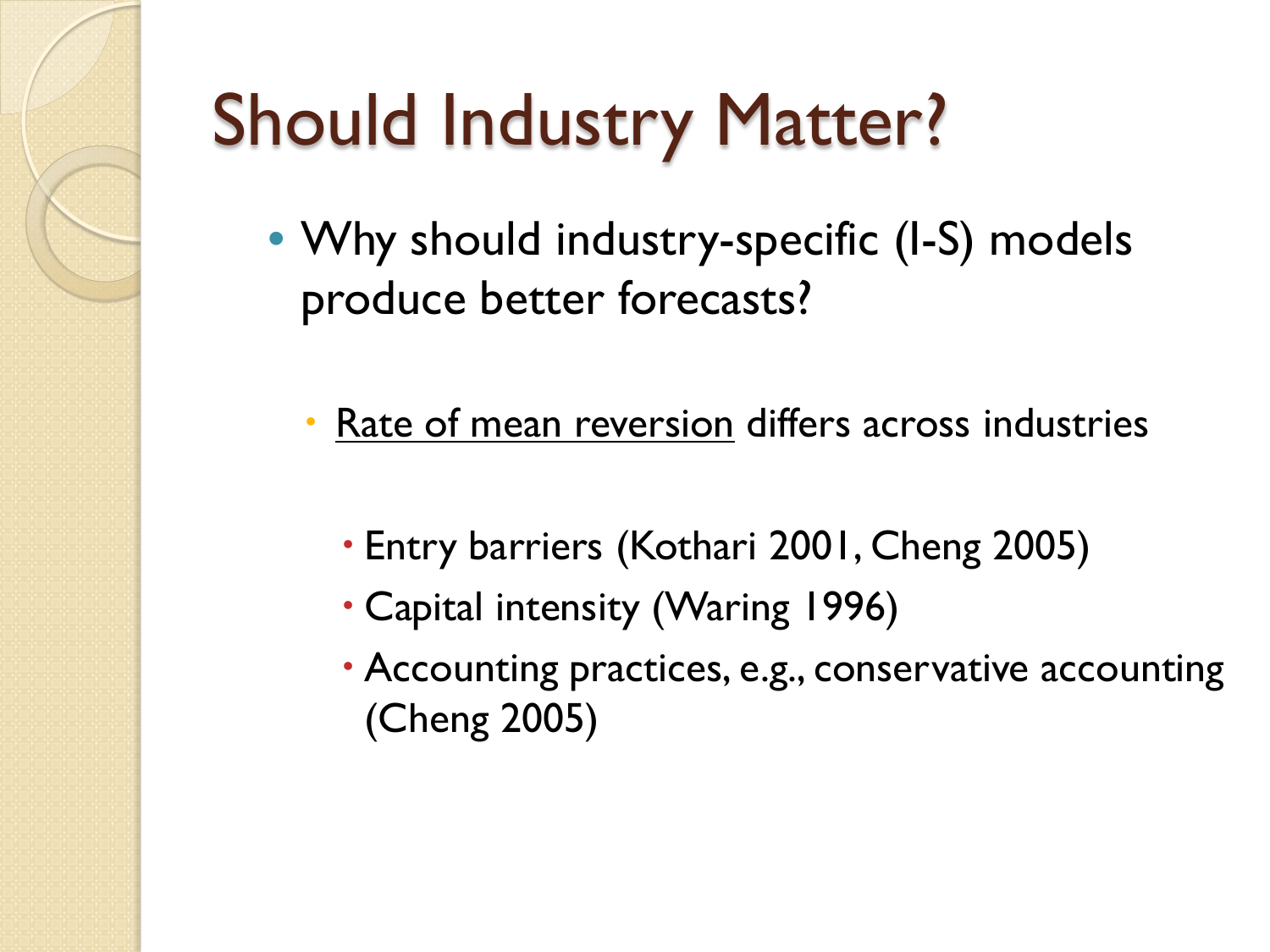- Why should industry-specific (I-S) models produce better forecasts?
	- Effect of industry membership on firm performance is widely expected / assumed
		- Textbooks advocate industry comparisons
		- Analysts follow firms in same industry
		- Industry controls pervasive in research
		- Long run rate of return generally assumed to be industry dependent
			- e.g., cost of capital studies
		- Quest for "best" industry definition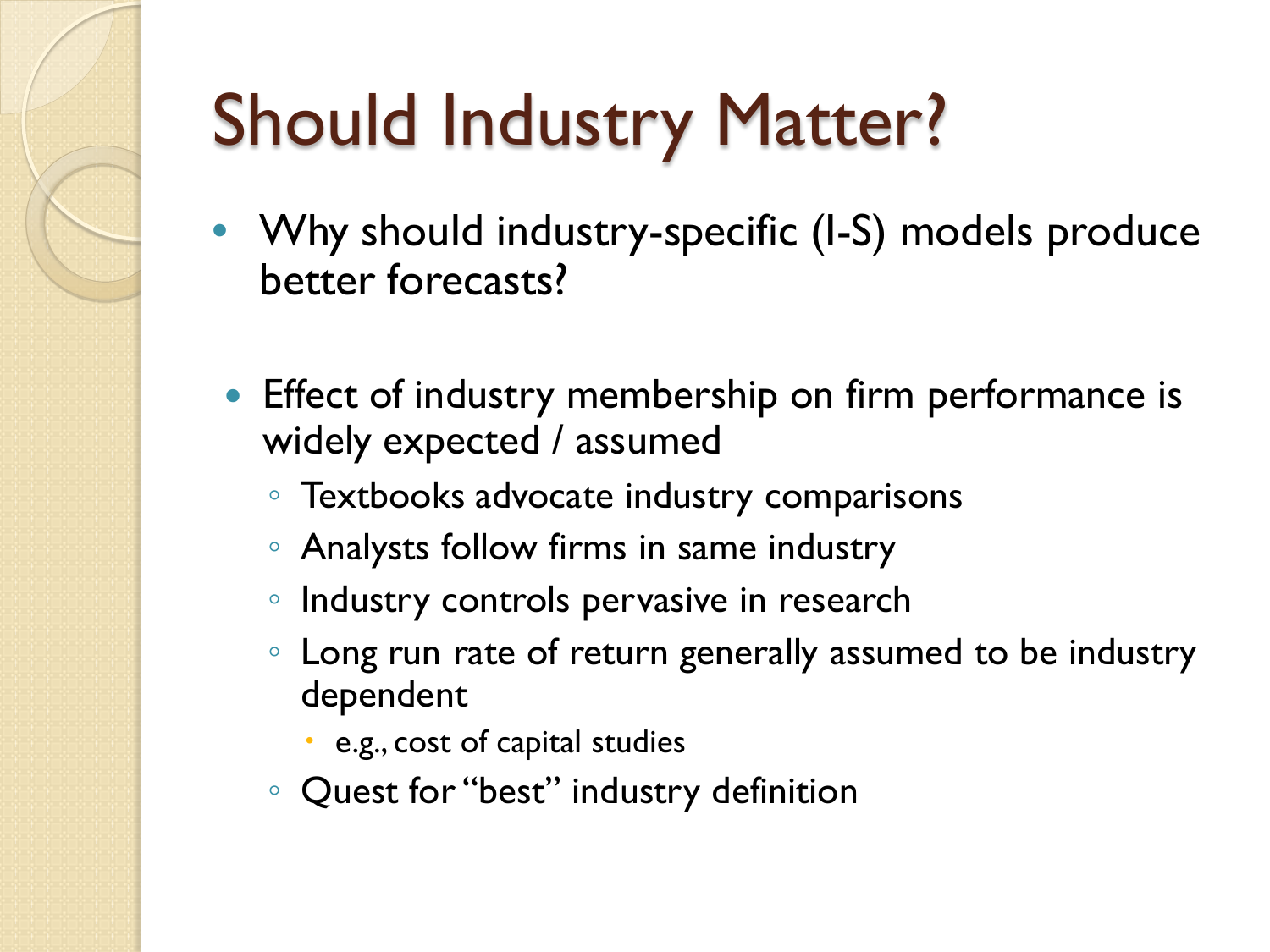- Why may not I-S models be superior?
- Industry barriers cannot protect abnormal profits
- What drives firm performance has been the subject of debate in the industrial organization and strategy literatures
	- Industry vs. firm characteristics
	- (Bain 1951, Mann 1966, King 1966, Demsetz 1973, Schmalensee 1985, Waring 1996; Meyers 1973, Mills and Schumann 1985, Cubbin and Geroski 1987, Lippman et al. 1991, Rumelt 1991, Williams 1995, Mauri and Michaels 1998, Mueller and Raunig 1999, Spanos et al. 2004, Mackay and Phillips 2005)
- Some evidence in accounting and finance studies as well
	- e.g., Brown and Ball (1967), Barber and Lyon (1996)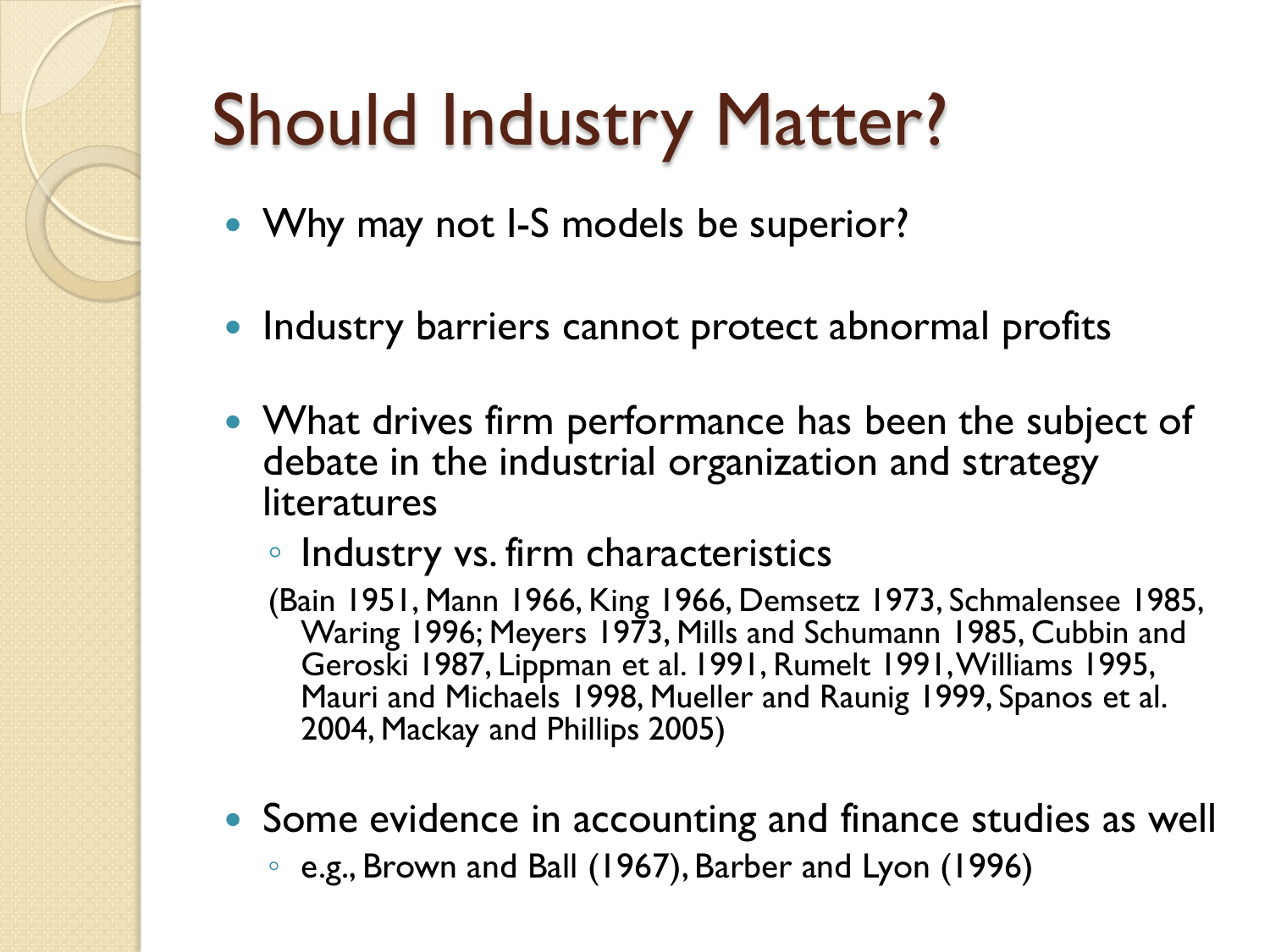- Effect of industry characteristics may differ across performance metrics
	- May be more evident in growth, especially sales
		- Most industry definitions based on commonality in product markets
		- Sales less subject to accounting choices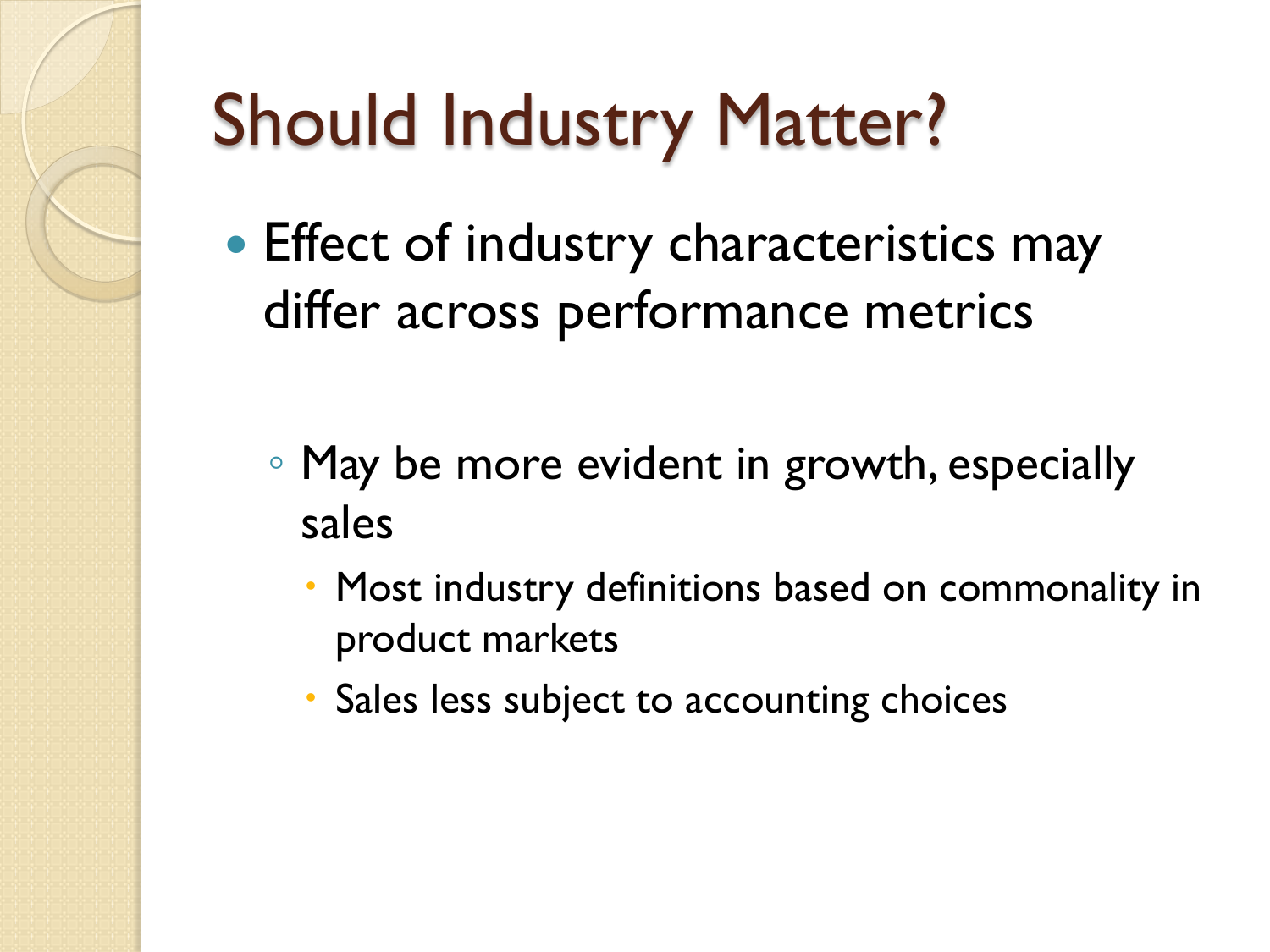- **Effect of industry characteristics may** differ across performance metrics
	- Industry characteristics may have less impact on firm profitability
		- Usefulness of segment data
			- Kinney (1971), Collins (1976)
		- Correlation between firm and industry performance much lower for profitability
			- Givoly, Hayn and D'Souza (1999)
		- Cost structures of firms differ even in same industry
			- Williams (1995)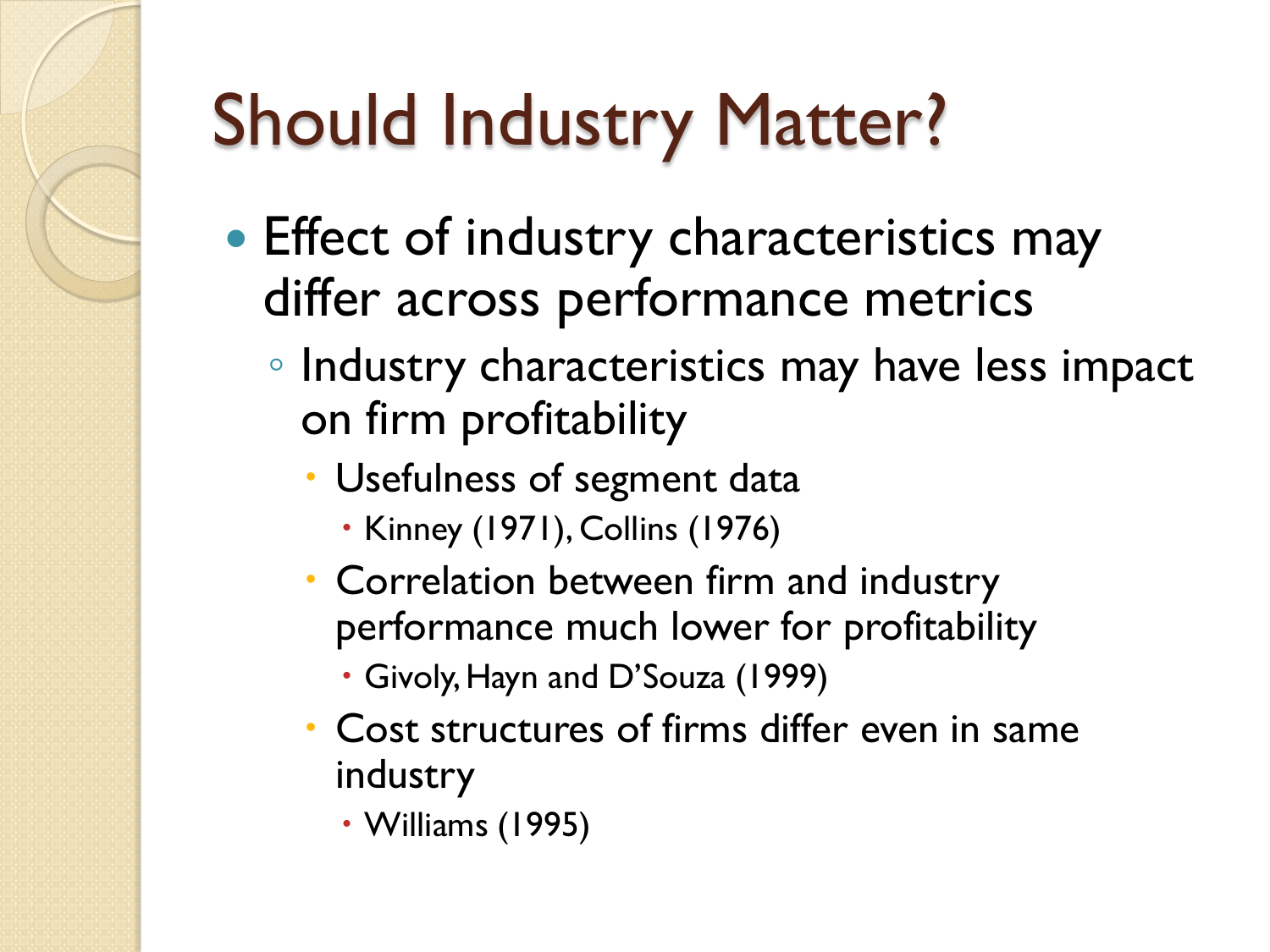#### Sample

- Out of sample predictions of growth and profitability from 1989-2003
- Industry classification using GICS
- Rolling 10-year estimations (t-10 to t-1) of E-W and I-S models – minimum 100 observations
- Relative accuracy of over 35,000 firm-year-<br>ahead predictions from E-W and I-S models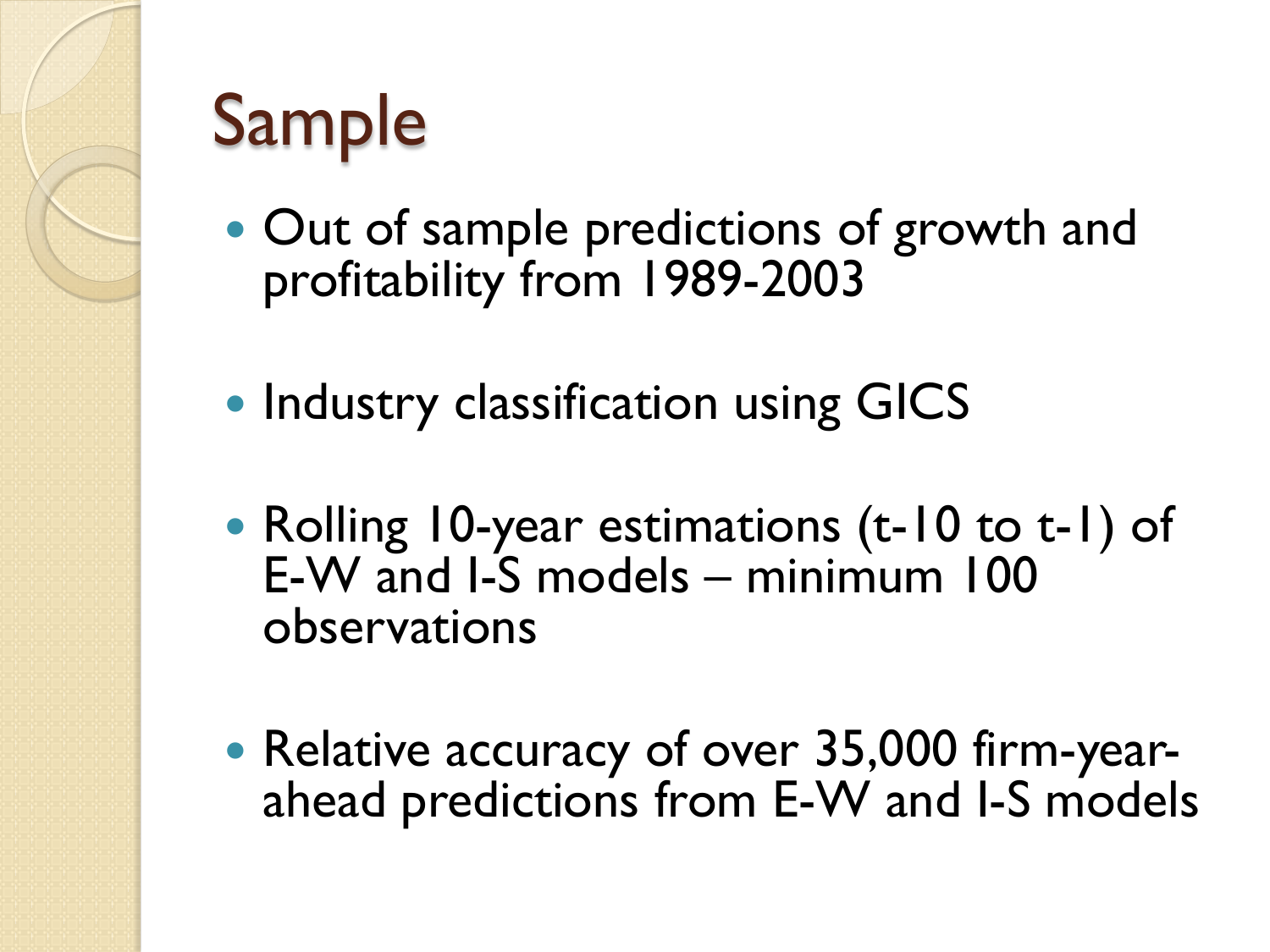#### Results (Year-ahead)

- Only sales growth predictions improve with I-S models
- I-S models no better than E-W models for other measures of growth (BV, NOA)
- I-S models no better than E-W models for both measures of profitability (ROE, RNOA)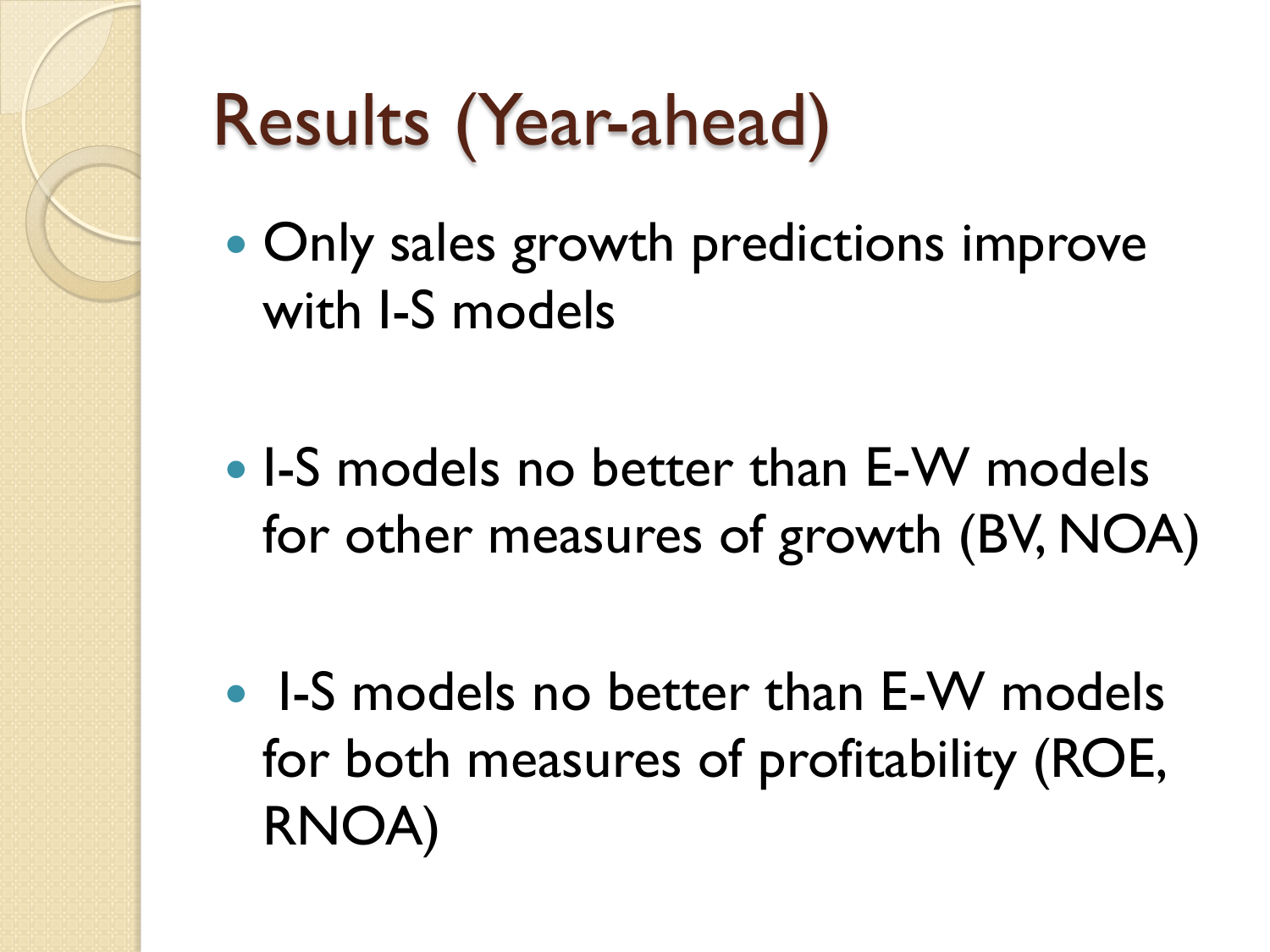## Results (5-years-ahead)

• All growth predictions improve with I-S models

• I-S models still no better than E-W models for both measures of profitability (ROE, RNOA)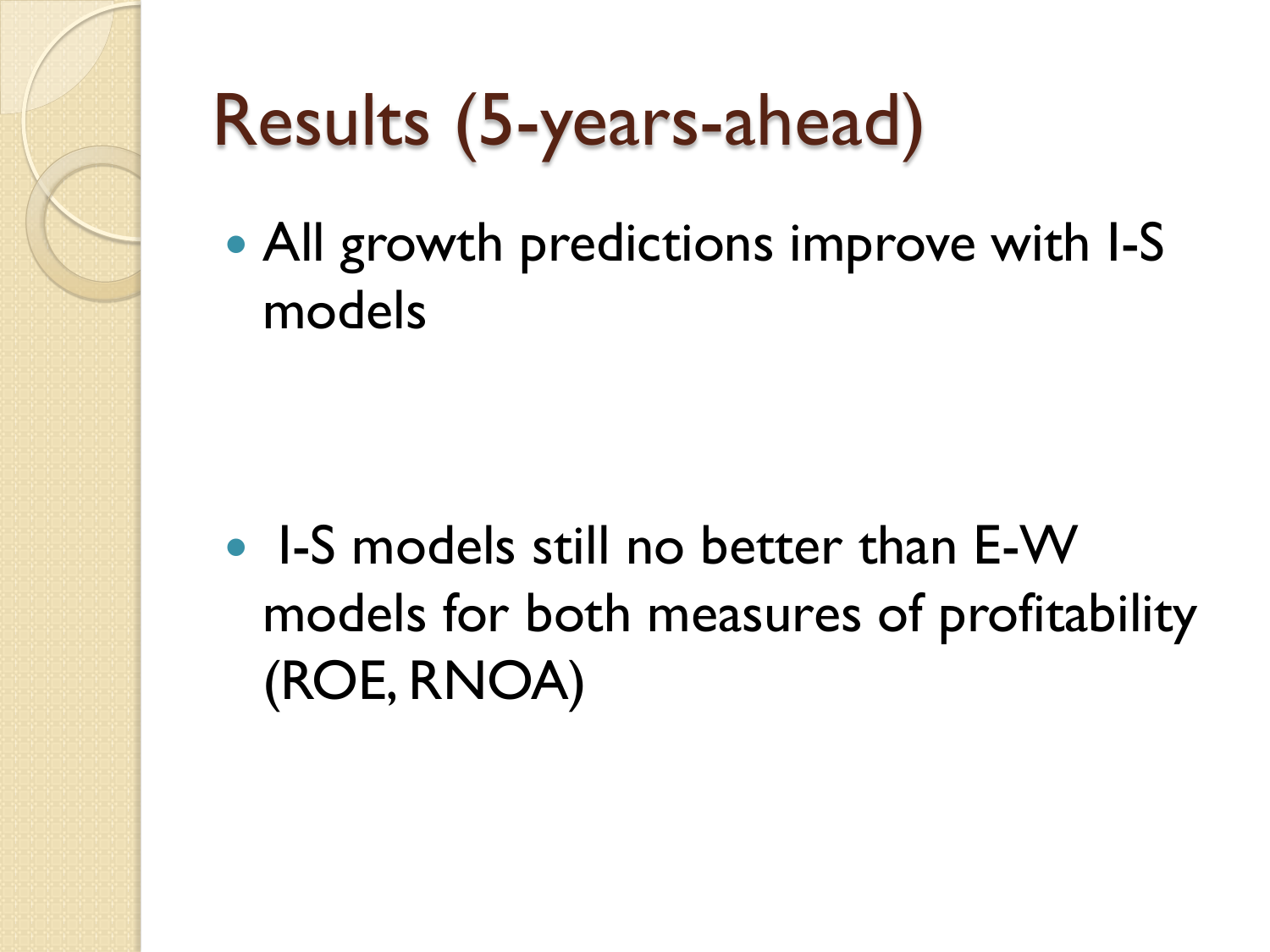- Results consistent across different industry definitions
- Out of nine industries where ROE predictions improve with I-S model top four are:
	- Electric Utilities
	- Gas Utilities
	- Multi Utilities
	- Water Utilities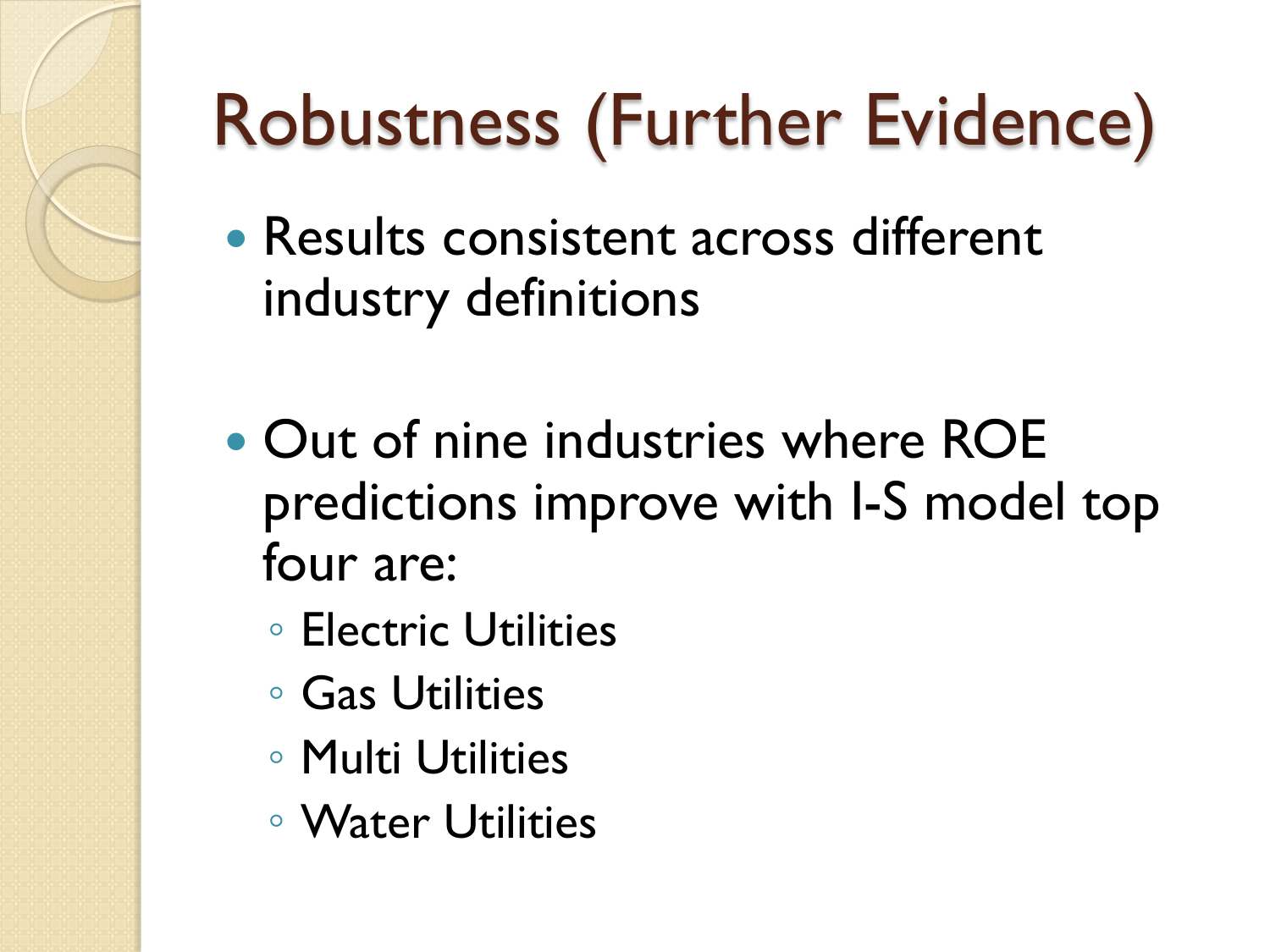- **Industry characteristics associated with** improved predictions
	- Regulated industries
	- Industries dominated by larger firms
	- High barriers to entry
- Sales I-S model outperforms E-W model for all industry definitions except NAICS
	- NAICS groupings based on "production processes" not product markets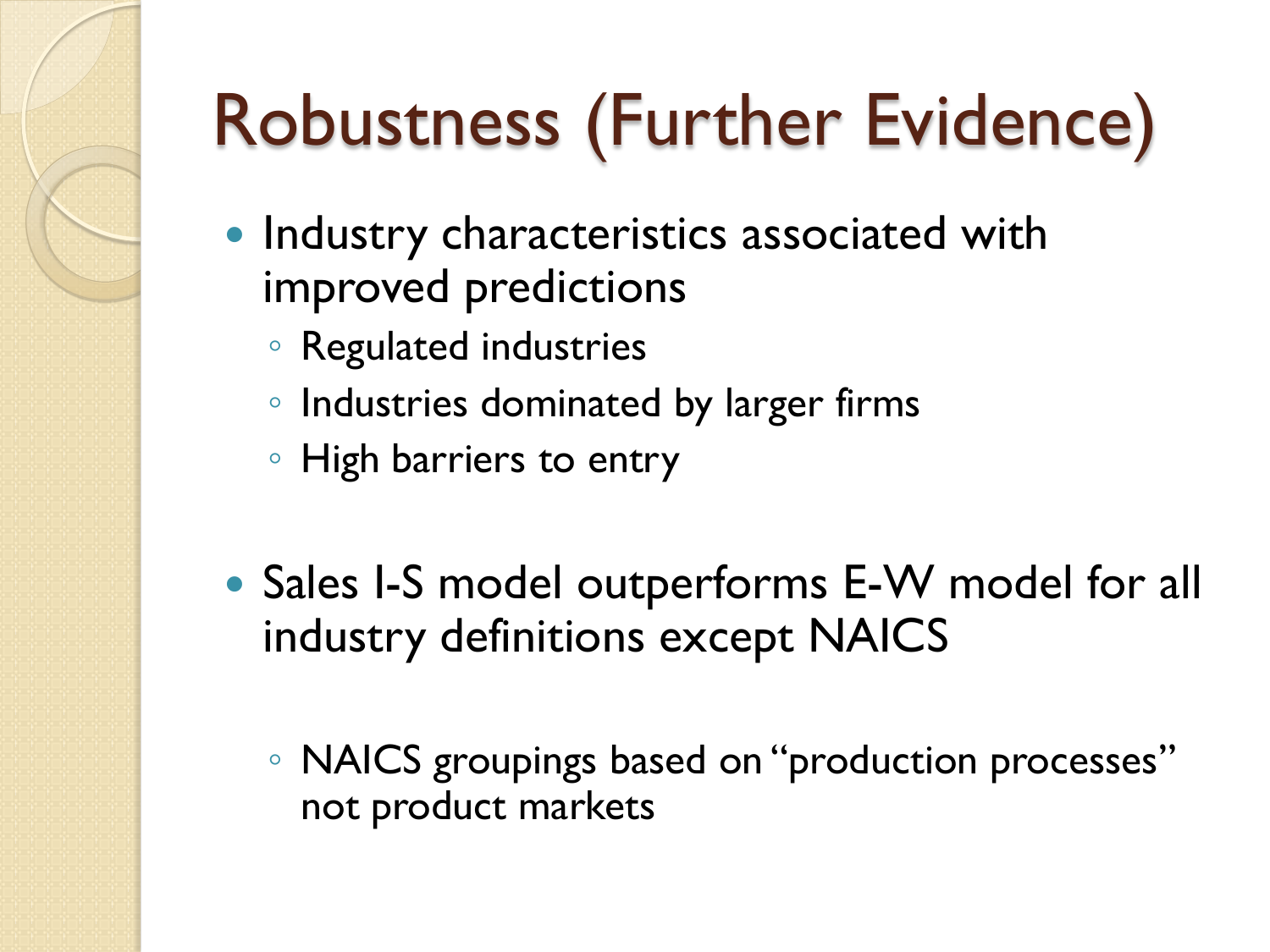- Examine analyst forecasts of year-ahead growth and profitability
- Sales growth and ROE forecasts from Value line (about 9000 observations)
- Sales growth forecasts more closely related to I-S model
- ROE forecasts more closely related to E-W model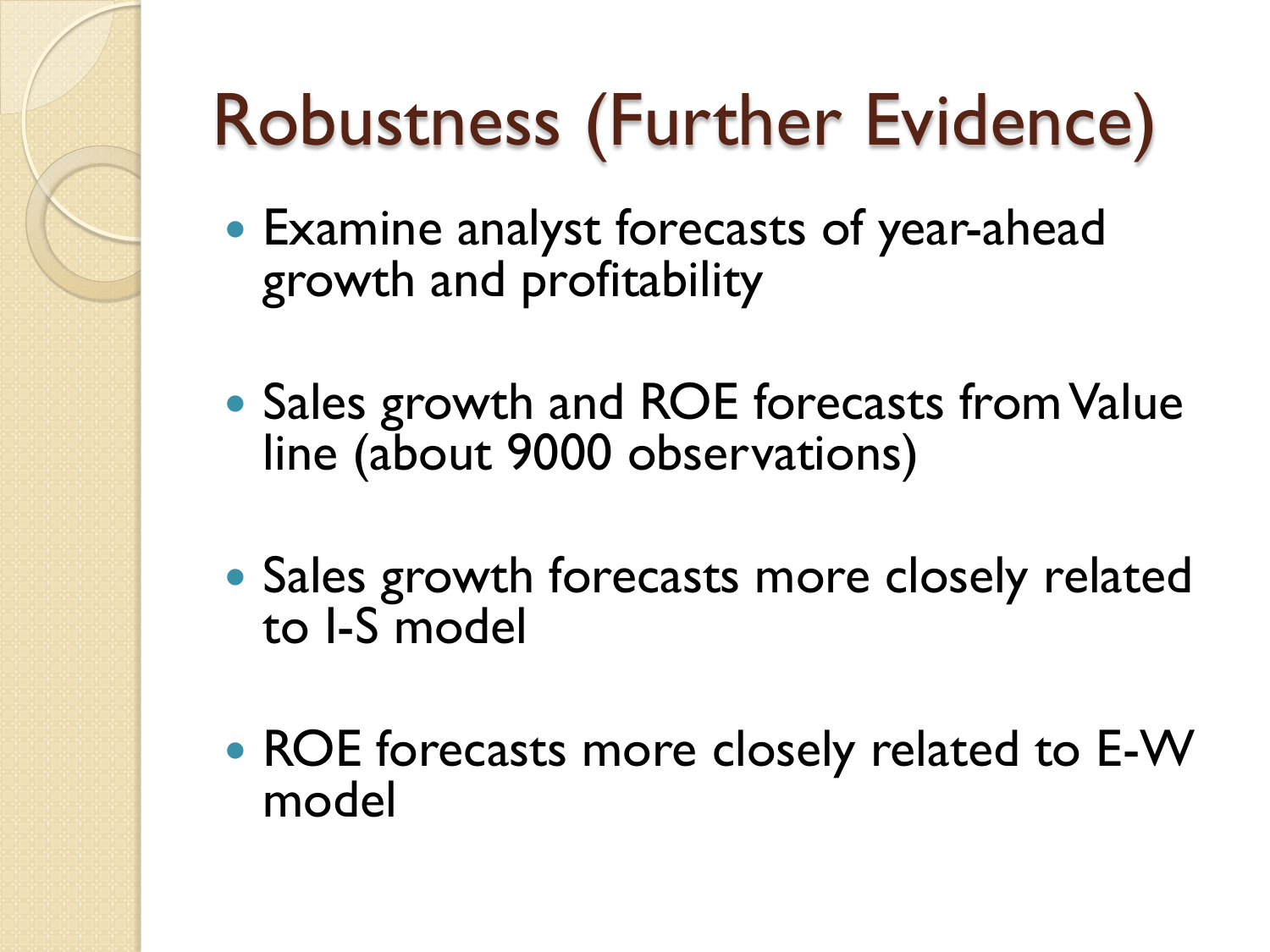- We track evolution of firm profitability (ROE) over long horizons
	- Compare firm ROE in years t+3, t+6, t+9 and t+12 to E-W and I-S benchmark
		- Benchmark is the median ROE over t-9 to t
	- More firms' ROE closer to E-W benchmark than I-S benchmark over all horizons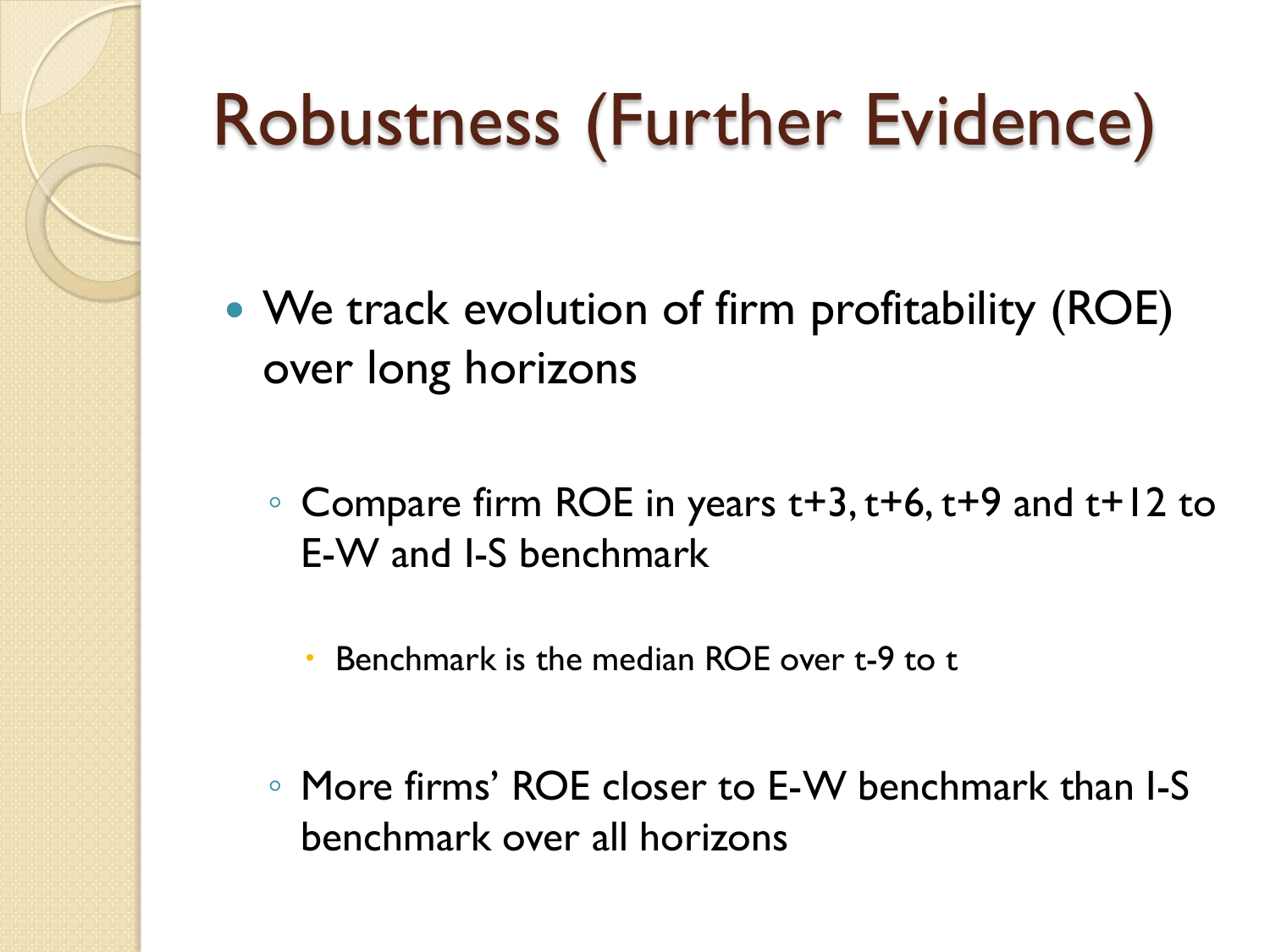

#### **Implications**

- Industry effects may not be as pronounced as generally presumed
- Effects may vary across performance metrics
	- More apparent for growth than profitability
	- Industry controls may not be as effective for all studies
- Assumed path of long-run profitability may lead to systematic biases
	- e.g., cost of capital estimates will be higher for firms in more profitable industries